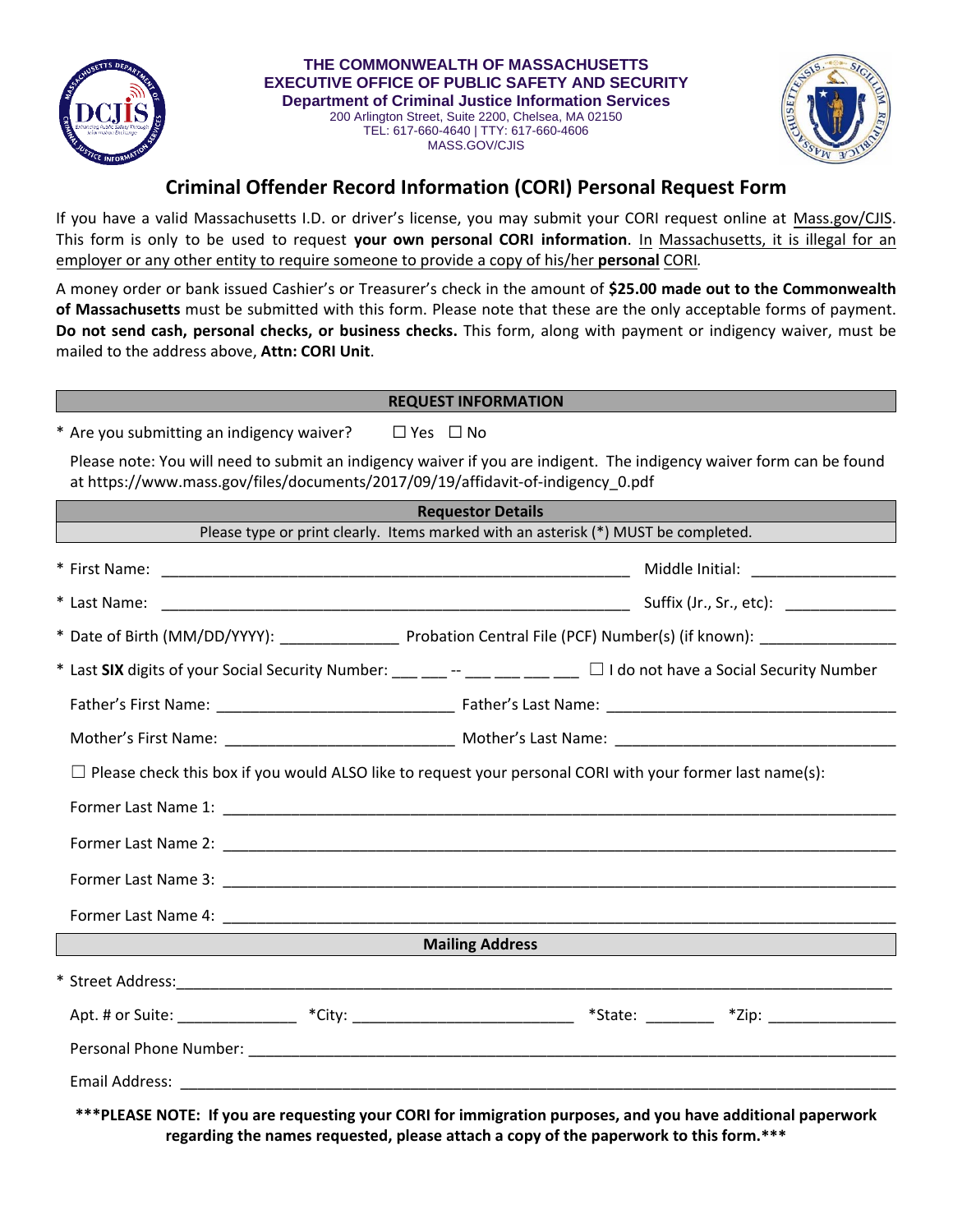

**THE COMMONWEALTH OF MASSACHUSETTS EXECUTIVE OFFICE OF PUBLIC SAFETY AND SECURITY Department of Criminal Justice Information Services**  200 Arlington Street, Suite 2200, Chelsea, MA 02150

TEL: 617-660-4640 | TTY: 617-660-4606 MASS.GOV/CJIS



## **Personal CORI Request Authorization**

I hereby swear, under penalties of perjury, that the information I have provided above is true to the best of my knowledge and belief.

*Signature of Individual Authorizing CORI Request Date*

| <b>Authentication of Signature</b> |        |                                                                                                                      |
|------------------------------------|--------|----------------------------------------------------------------------------------------------------------------------|
|                                    |        | Please note that ALL fields in this section must be completed by the Notary Public. This section does not need to be |
|                                    |        | completed if you are currently incarcerated; please proceed to the next section.                                     |
| On this                            | day of | 20 ____, before me, the undersigned Notary Public, personally appeared                                               |
|                                    |        | (name of CORI requestor) and proved to me through satisfactory evidence of identification,                           |
| which was                          |        | (Ex: Driver's license, passport, etc.), to be the person whose name is signed on the                                 |
|                                    |        | preceding or attached document, and acknowledged to me that (he)(she) signed it voluntarily for its stated purpose.  |

\_\_\_\_\_\_\_\_\_\_\_\_\_\_\_\_\_\_\_\_\_\_\_\_\_\_\_\_\_\_\_\_\_\_\_\_\_\_\_\_\_\_\_\_\_\_\_\_\_\_\_\_\_\_\_\_\_\_\_\_\_\_\_\_\_\_\_ \_\_\_\_\_\_\_\_\_\_\_\_\_\_\_\_\_\_\_\_\_\_\_\_\_\_\_\_

| Signature of Notary Public (Notary stamp or seal is also required) |  | Date my Commission expires |
|--------------------------------------------------------------------|--|----------------------------|
|                                                                    |  |                            |
|                                                                    |  |                            |
|                                                                    |  |                            |
|                                                                    |  |                            |
|                                                                    |  |                            |
|                                                                    |  |                            |

**Correctional Facility Information** If you are currently incarcerated, a correctional facility official MUST complete the following section.

*Name and rank of Correctional Facility Official (Please print.) Phone Number* 

**\_\_\_\_\_\_\_\_\_\_\_\_\_\_\_\_\_\_\_\_\_\_\_\_\_\_\_\_\_\_\_\_\_\_\_\_\_\_\_\_\_\_\_\_\_\_\_\_\_\_\_\_\_\_\_\_\_\_\_\_\_\_\_\_\_\_\_\_\_\_\_\_\_\_\_\_\_\_\_\_\_\_\_\_\_\_\_\_\_\_\_\_\_\_\_\_\_\_** *Address of Correctional Facility*

**\_\_\_\_\_\_\_\_\_\_\_\_\_\_\_\_\_\_\_\_\_\_\_\_\_\_\_\_\_\_\_\_\_\_\_\_\_\_\_\_\_\_\_\_\_\_\_\_\_\_\_\_\_ \_\_\_\_\_\_\_\_\_\_\_\_\_\_\_\_\_\_\_\_\_\_\_\_\_\_\_\_\_\_\_\_\_**

**\_\_\_\_\_\_\_\_\_\_\_\_\_\_\_\_\_\_\_\_\_\_\_\_\_\_\_\_\_\_\_\_\_\_\_\_\_\_\_\_\_\_\_\_\_\_\_\_\_\_\_\_\_ \_\_\_\_\_\_\_\_\_\_\_\_\_\_\_\_\_\_\_\_\_\_\_\_\_\_\_\_\_\_\_\_\_**

*Signature of Correctional Facility Official Date*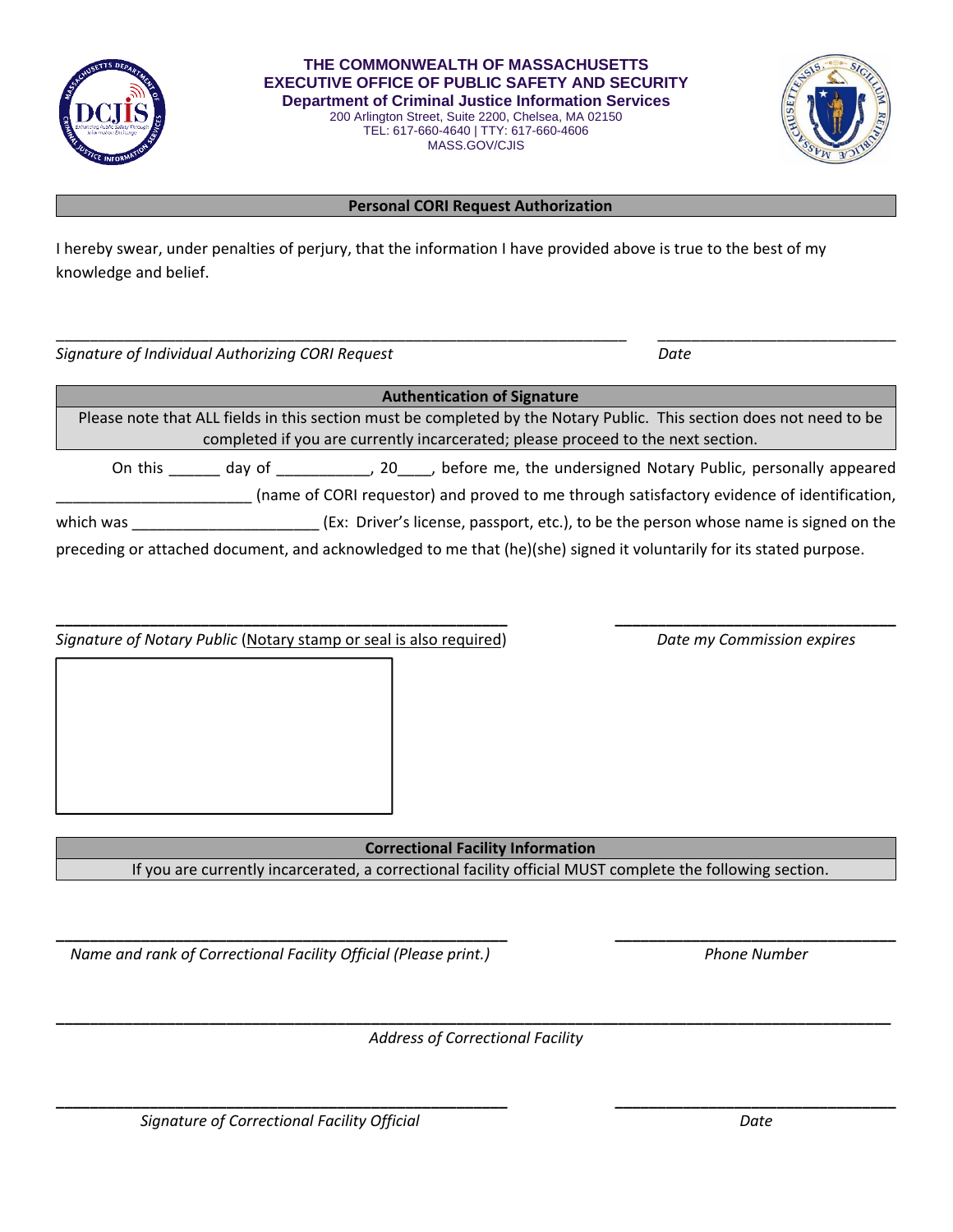## Terms and Conditions

By submitting a request for CORI using this form, the Requestor agrees to be bound by these terms and conditions and any and all other guidelines, disclaimers, rules, and privacy statements within this agreement, collectively referred to as "Terms and Conditions." All Terms and Conditions contained herein apply only to obtaining information from the DCJIS.

- 1. As referenced in these terms and conditions, the terms below shall have the following meanings:
	- a. CRA: Consumer Reporting Agency
	- b. CRRB: The Criminal Record Review Board
	- c. CORI: Criminal Offender Record Information
	- d. DCJIS: The Massachusetts Department of Criminal Justice Information Services
	- e. iCORI service: The internet-based service used to request and obtain CORI and self audits.
	- f. Requestor: A registered user of the iCORI service and any additional authorized users for the requestor's account. Requestor, as used in these terms, also includes Consumer Reporting Agency requestors. Requestor, as used in these terms, also includes any individual who requests or obtains CORI or a self-audit report from DCJIS using a paper form.
- 2. Obtaining CORI from DCJIS by using this form is subject to Massachusetts General Law and to Federal law, including, but not limited to, M.G.L. c.6, §§ 167-178B (the CORI Law), M.G.L. c. 66, § 10 (the Public Records Law), M.G.L. c. 266, § 120F (Unauthorized use of a computer), and any current or future laws applicable to the use of computer systems or personal information. The penalties for violations of these laws include both civil and criminal penalties.
- 3. A requestor may only request the level of CORI access authorized by statute or the DCJIS for the type of request being submitted. A requestor who submits a CORI request using an access level higher than that authorized for the type of request being submitted will be in violation of the CORI law and DCJIS regulations and may be subject to both civil and criminal penalties.
- 4. An individual or entity who knowingly requests, obtains, or attempts to obtain CORI or a self-audit from the DCJIS under false pretenses, or who knowingly communicates, or attempts to communicate, CORI to any individual or entity except in accordance with the CORI law and DCJIS regulations, or who knowingly falsifies CORI or any records relating thereto, or who requests or requires a person to provide a copy of his or her CORI except as authorized pursuant to M.G.L. c. 6, § 172, shall, for each offense, be punished by imprisonment in a jail or house of correction for not more than one year or by a fine of not more than \$5,000.00. In the case of an entity that is not a natural person, the amount of the fine may not be more than \$50,000.00. In the case of such a violation involving juvenile delinquency records, an individual or entity shall, for each offense, be punished by imprisonment in a jail or house of correction for not more than one year or by a fine of not more than \$7,500.00. In the case of an entity that is not a natural person, the amount of the fine may not be more than \$75,000.00.
- 5. Neither the DCJIS nor the CRRB shall be liable in any civil or criminal action due to any CORI or selfaudit report that is disseminated by the DCJIS or the CRRB, including any information that is false, inaccurate, or incorrect, because it was erroneously entered by the court or the Office of the Commissioner of Probation.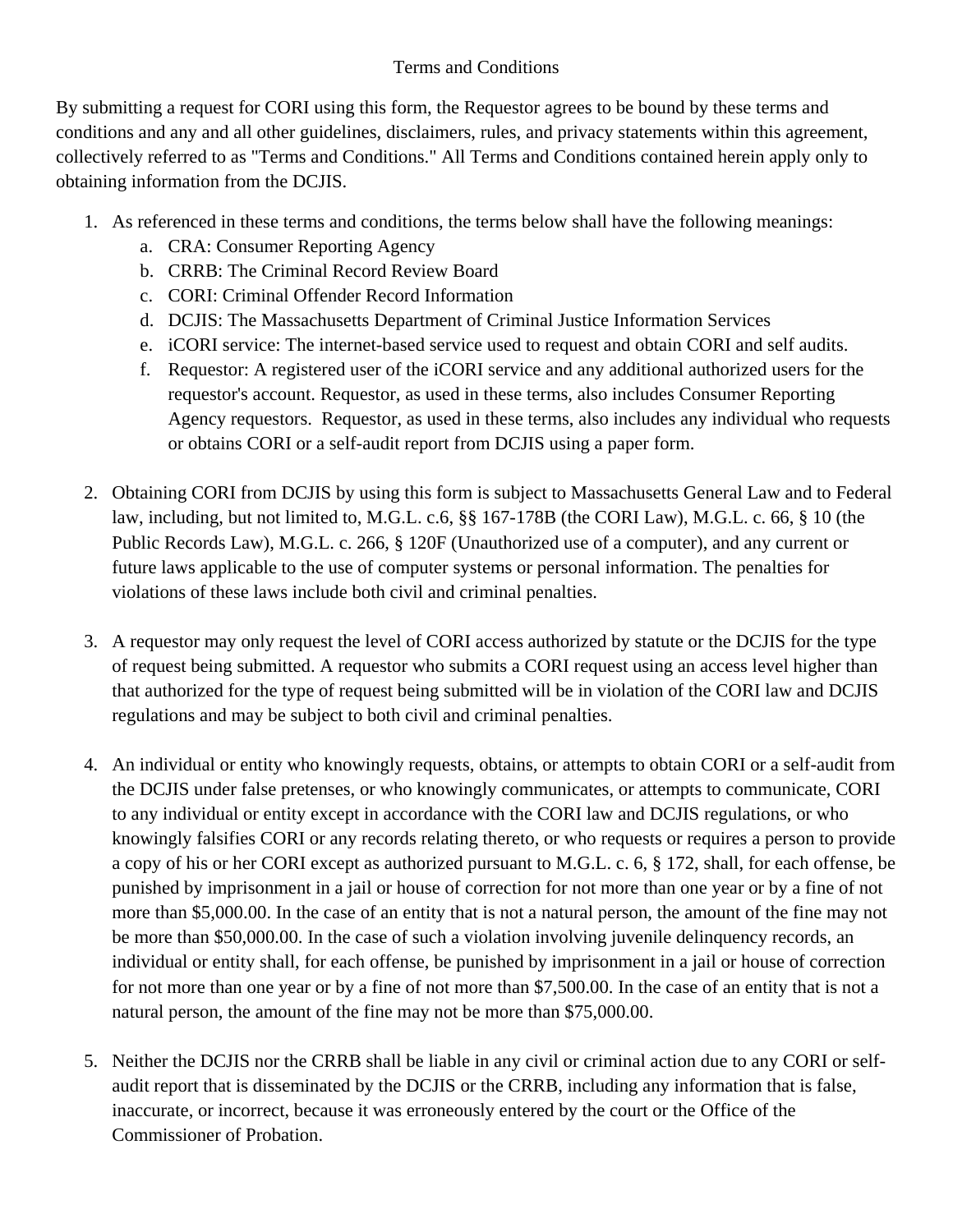- 6. CORI results are based on an exact match of the information provided by the requestor to information as it appears in the CORI database. Requestors are responsible for providing accurate information for the subject requested. In addition, it is the requestor's responsibility to compare the CORI or self-audit results received from the iCORI service to the subject's personal identifying information to ensure that the results match this information. The DCJIS is not liable for any errors or omissions in the CORI results based on a requestor's submission of inaccurate, incorrect, or incomplete subject information. Furthermore, NO REFUNDS of CORI fees will be provided because of data entry errors or other errors or omissions made by the requestor.
- 7. Each requestor who submits 5 or more background checks annually must have a written CORI policy. Each requestor is responsible for adopting its own CORI policy. The DCJIS publishes a model CORI policy on its website that may be adopted for use by requestors. If this requirement applies to a requestor, the requestor agrees that at the time of submission of any CORI request, it has adopted a CORI policy.
- 8. The requestor agrees that he/she has reviewed and understands all training materials regarding the CORI process and CORI requirements available from the DCJIS. Requestors are solely responsible for reviewing and understanding the training materials provided by the DCJIS.
- 9. Requestors who seek to receive the standard or required level of access to CORI for employment, housing, licensing, or volunteer purposes must ensure that the following are completed prior to submitting a CORI request:
	- a. Completion of a CORI Acknowledgement Form for each subject to be checked;
	- b. Verification of the identity of the subject using an acceptable for of government issue identification;
	- c. Obtaining the subject's signature on the CORI Acknowledgement Form;
	- d. Signing and dating the CORI Acknowledgement Form certifying that the subject was properly identified; and
	- e. Confirming that the requestor is in compliance with all applicable laws and regulations.
- 10. All requestors, including those that request CORI through a CRA, must comply with 803 C.M.R. 2.00 and, if applicable, 803 C.M.R. 5.00. In addition, CRAs are also responsible for ensuring compliance with the Fair Credit Reporting Act and with DCJIS regulation 803 CMR 11.00.
- 11. A requestor that uses CORI to commit a crime against, or to harass, another individual is subject to the criminal penalties set forth in M.G.L. c. 6, §178 ½, including imprisonment in a jail or house of correction for not more than one year and a fine of not more than \$5,000.00. The DCJIS and the CRRB disclaim any liability for the improper use or dissemination of information obtained through the iCORI service.
- 12. Requestors are subject to audit at any time by the DCJIS and may be asked to produce documentation to demonstrate compliance with these provisions and with DCJIS regulations (803 CMR 2.00-11.00 et seq.).